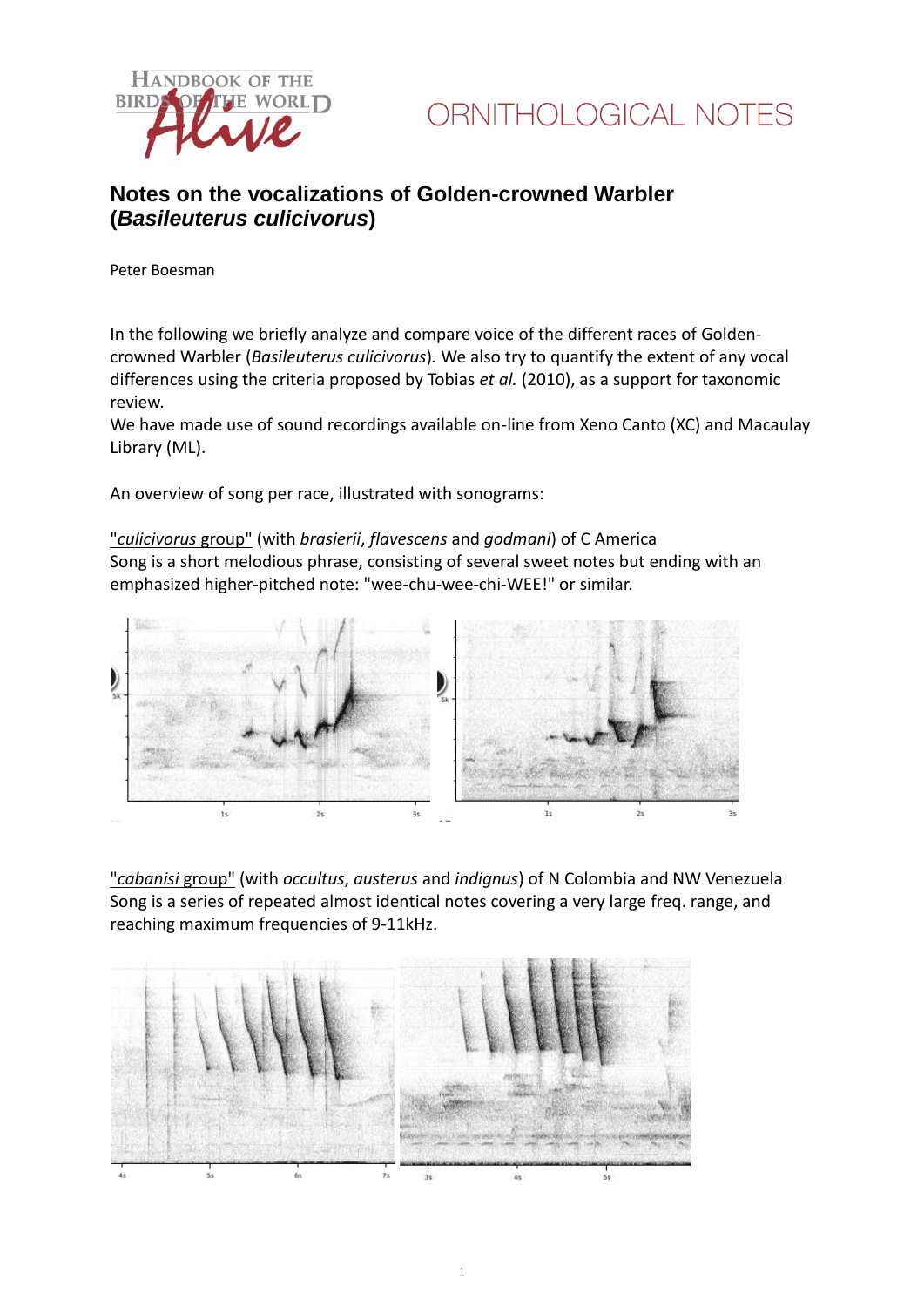

## ORNITHOLOGICAL NOTES

"*auricapilla* group" (remaining five races) of NE & S Venezuela and CE South America Song is typically a short series of repeated notes followed (sometimes after 1-2 transition notes) by 2- 4 more emphatic notes.



*segrex*





Brazilian races





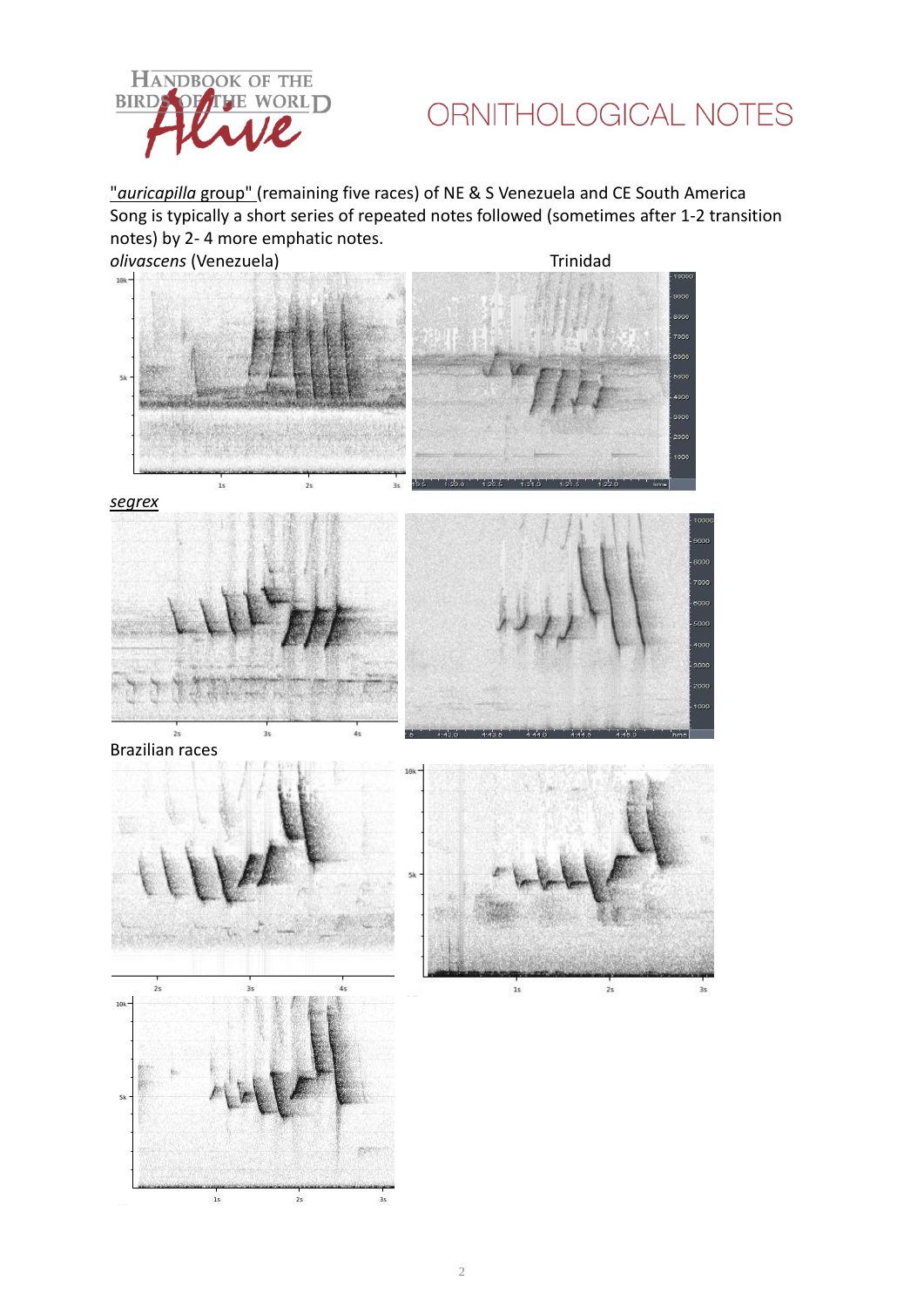

# ORNITHOLOGICAL NOTES

The three groups have clearly a different song.

The "*culicivorus* group" is vocally the most distinct, typically 4-5 notes with a narrow freq. range, followed by a single emphasized note (typically higher in pitch but occasionally different, see example below). However, in all cases the last 1-2 notes are always very different from the previous ones.



In comparison with *cabanisi* group, notes have a much lower max. freq. (score 3) and songs consists of a higher number of different note shapes (score 2). Total score 5. In comparison with *auricapilla* group, differences are less straightforward to quantify given there is more variation in the latter group. Initial note(s) much lower-pitched (score 3) and about all notes are different in shape (score 1). Total vocal score 4.

*cabanisi* group differs from *auricapilla* group in having basically a single note shape (1-2) and all notes at high pitch (score 2-3). Total vocal score about 4.

#### A note of caution however:

An example of *olivascens* (see above) is less typical for the *auricapilla* group, and there is also a single recording of the extreme E side of *cabanisi* which is indistiguishable from the former (here presumed to be of race *cabanisi*, but bird was not seen):



This requires further investigation as it suggests an area of clinal change, and reduces the confidence about the vocal score for the last two groups.

As a final remark, the closely-related White-bellied Warbler *B. hypoleucus* has about the same song as the *auricapilla* group